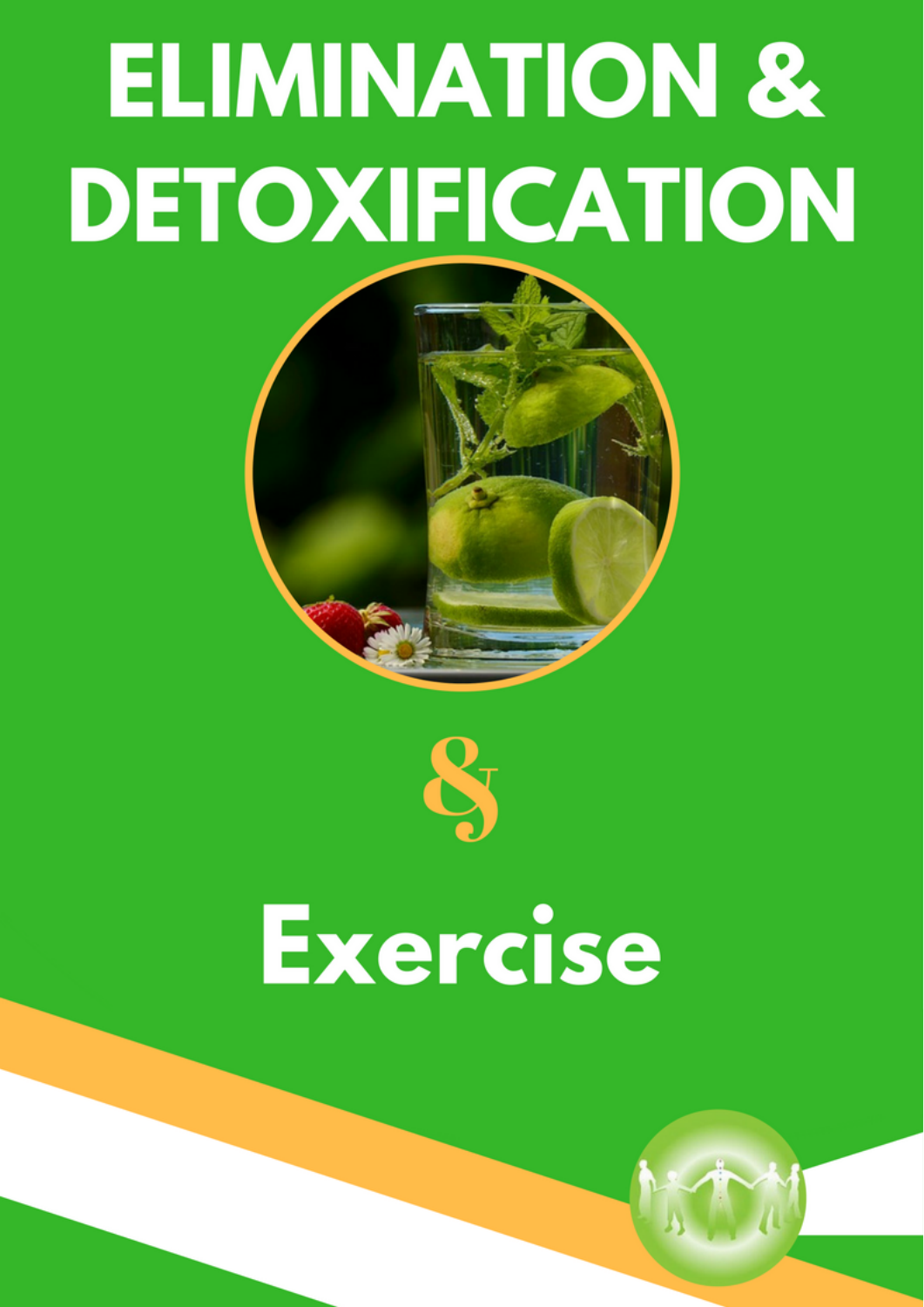### **Elimination - Detoxification & Exercise**



#### Did you know that if you sit down and turn your upper torso to the right side, (see image) you are giving your liver a slight massage?

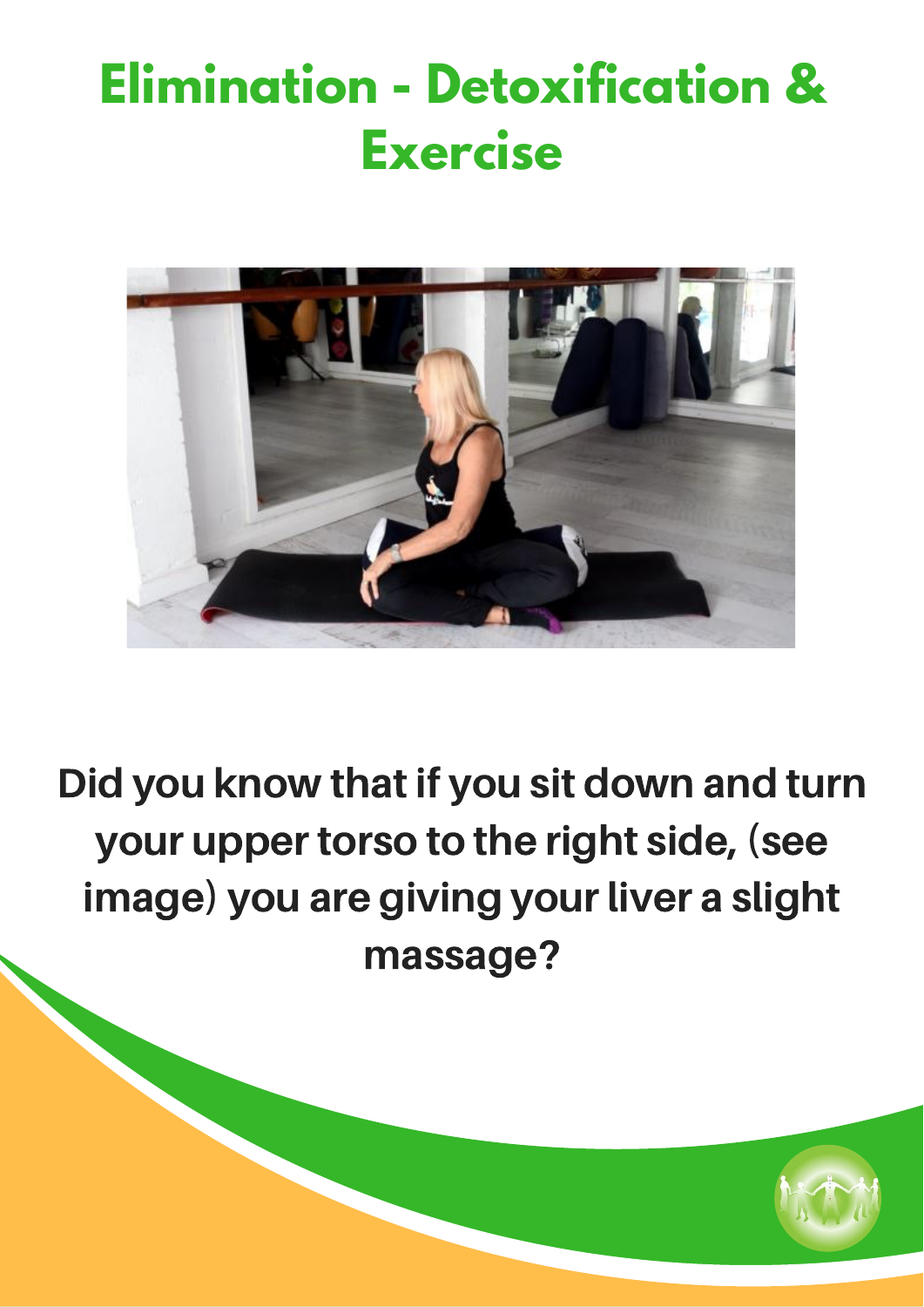Did you know that if you turn to your left you are massaging your spleen?

These are two very important organs.

#### Did you know that you can actually help to keep them strong and healthy by actually moving your body?

So any exercise regime is going to help massage internal organs but particularly if you do some spine twists.

One of the things I talk about all the time is spine twists. They are so beneficial!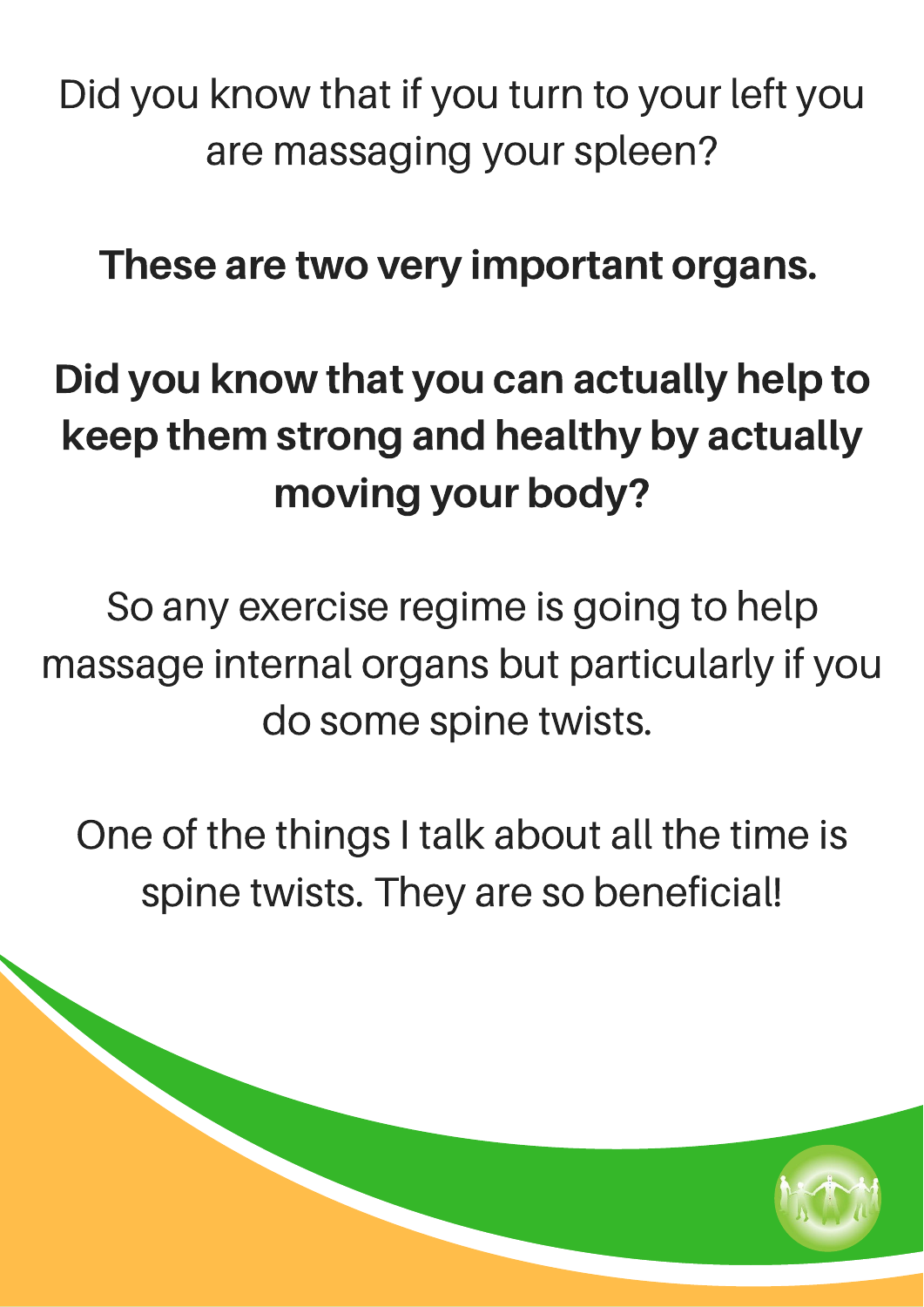#### You're only as young as your spine is flexible.

So it is very important to keep your body moving no matter what you are doing.

So, if you are person who sits on a computer at a desk, (which many, people do) it is really important that you do some gentle movement, while you're sitting at your desk.

#### Here Are Some Gentle Movements That You Can Do Anywhere

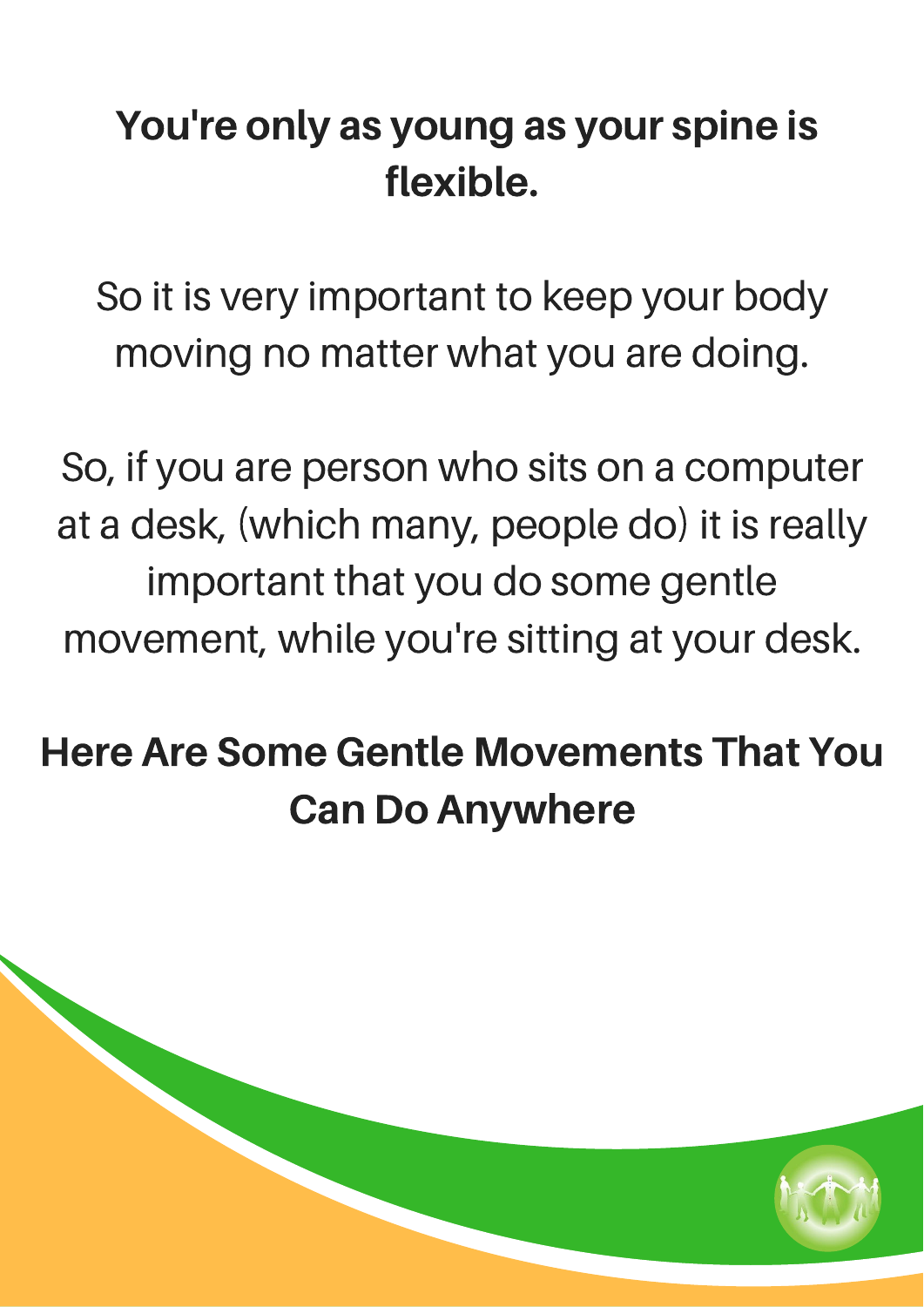

Place your hand on your knee.

Inhale, massaging your liver as you turn to the right. At the same time, you're going to do a rotation of the spine.

Look back over your shoulder as far as comfortable.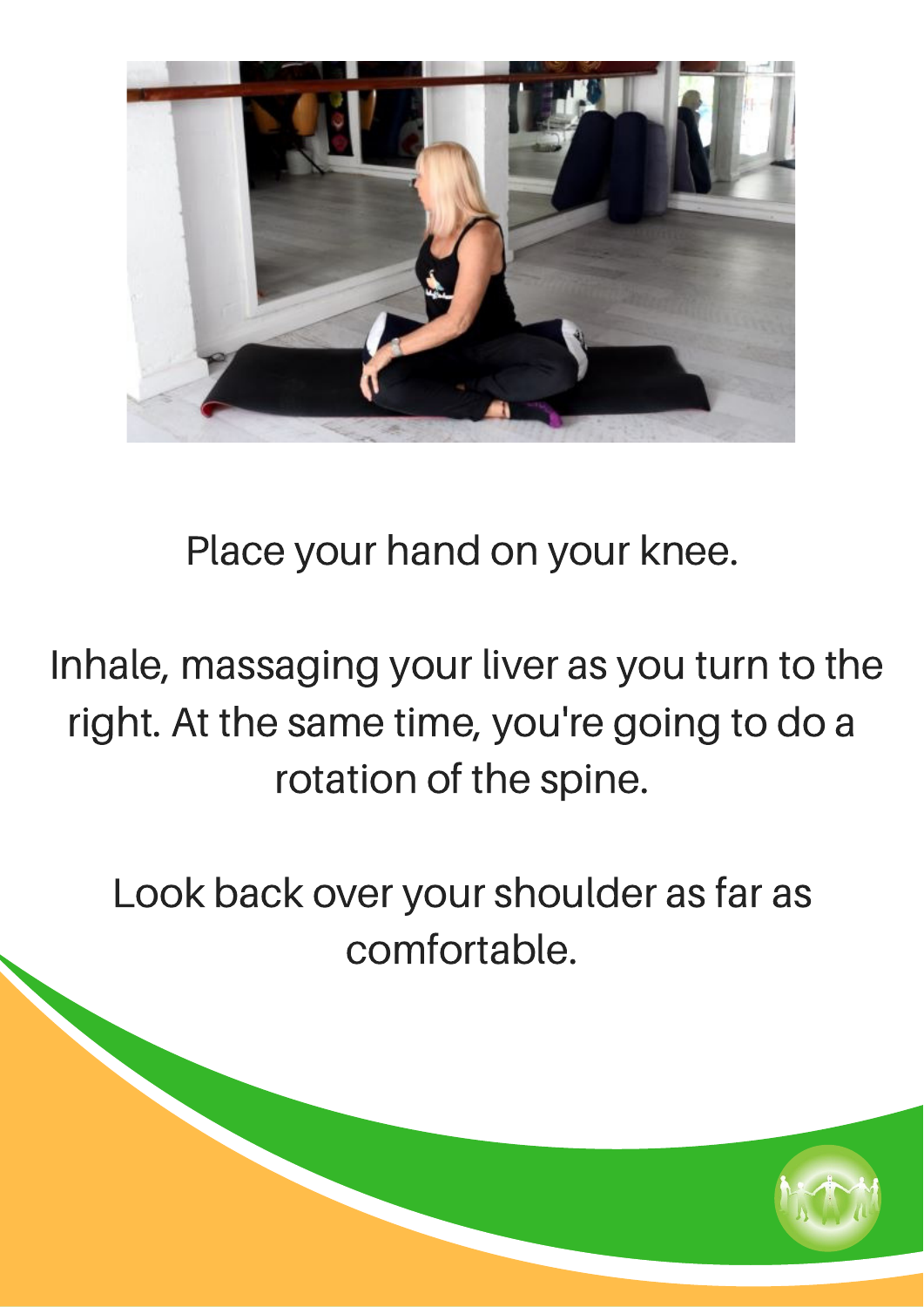If you are in the office you can turn back and see what other colleagues are doing.

You can even do this while you are sitting on the bus!

#### This can be done anywhere!

Looking back and having that spine twist.

So your liver is being massaged, your spine and your muscles supporting your spine are being stimulated and strengthened, while keeping that body movement.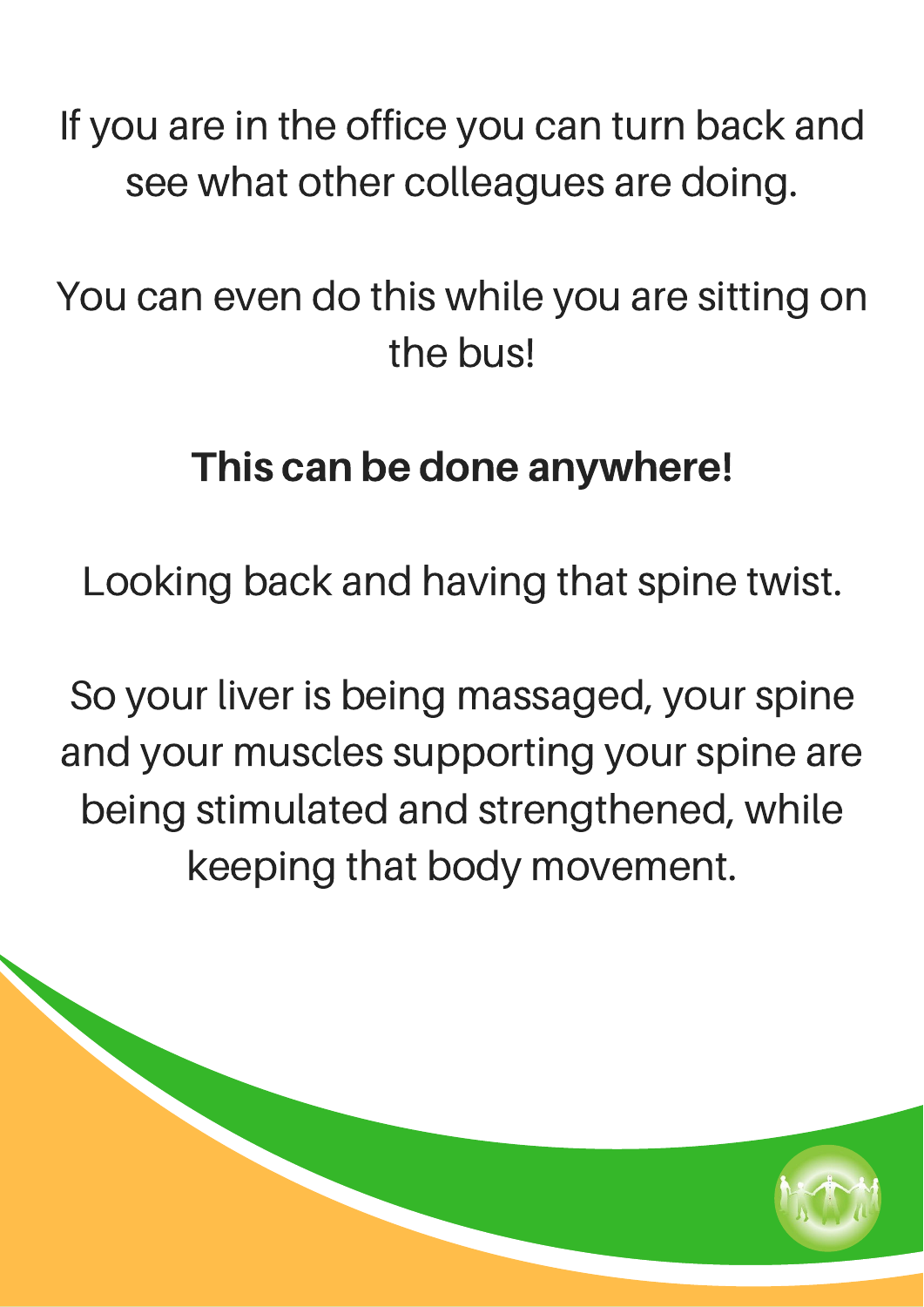

Turn to the other side.

#### Inhale. Take a deep breath, in through the nose.

Place your other hand on your knee, so we are going to massage the spleen.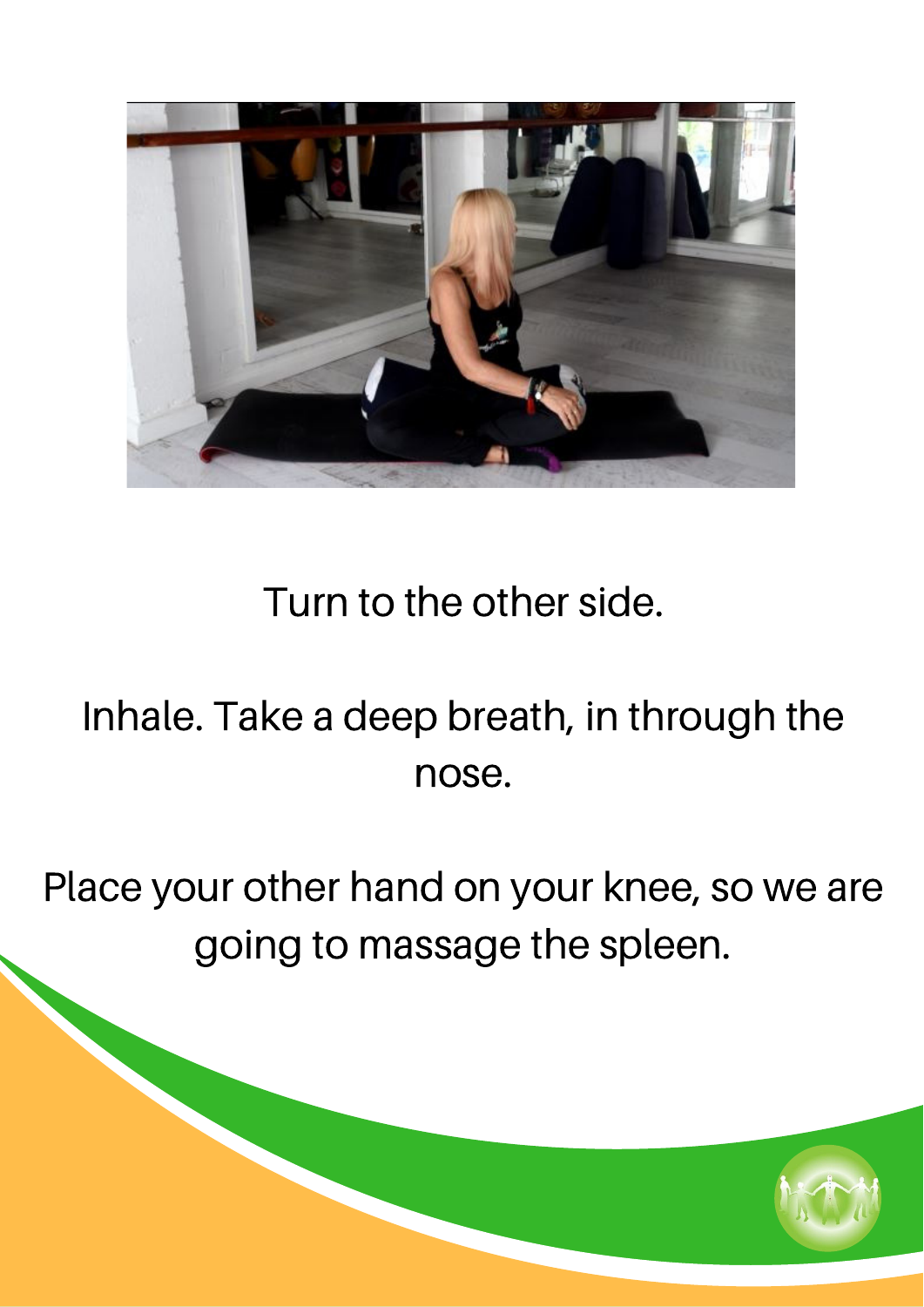As you exhale, looking over your shoulder behind you and see what you can see behind you there as well, keeping the spine moving.

Inhale.

#### Come back to the centre.

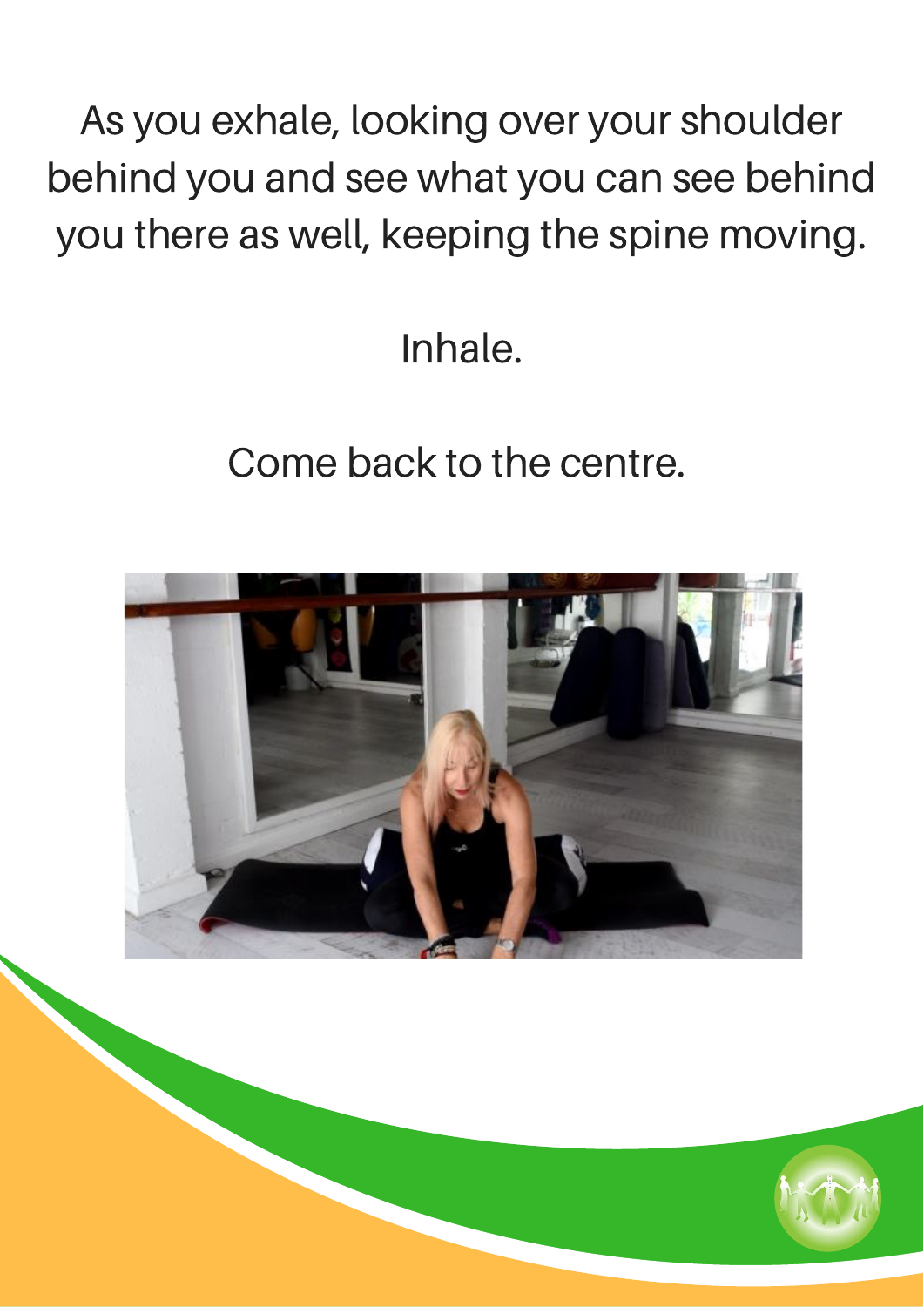A beautiful stretch for your spine is reaching your arms out. Walk your hands out as far as comfortable, feeling a stretch. You may find you can drop all the way down if you wish.

You'd be keeping your spine moving too.



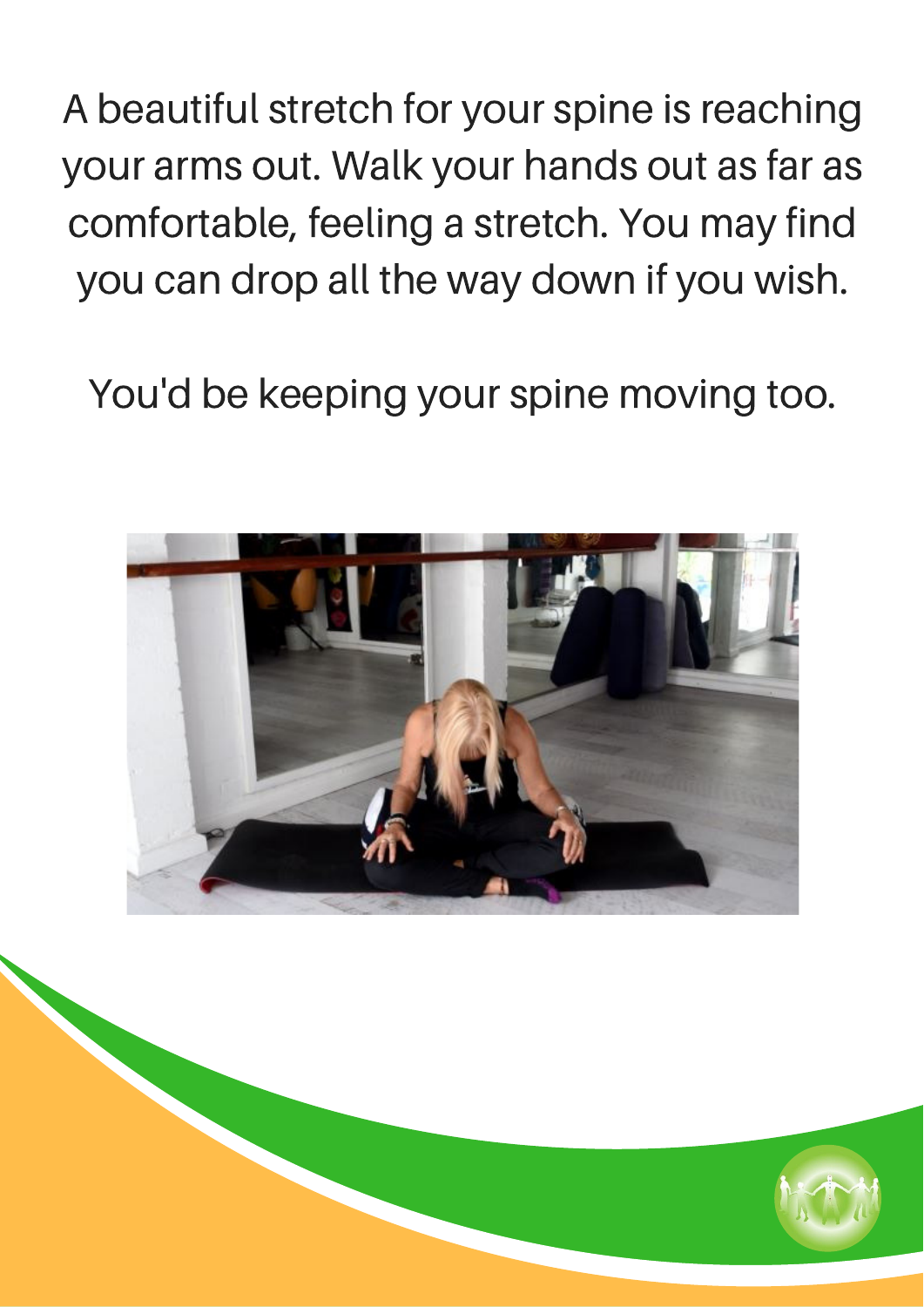So dropping the chin to the chest. In doing that, we have a role down, and then back up again. Drop the shoulders down so it's all keeping internal organs nice, strong and healthy.



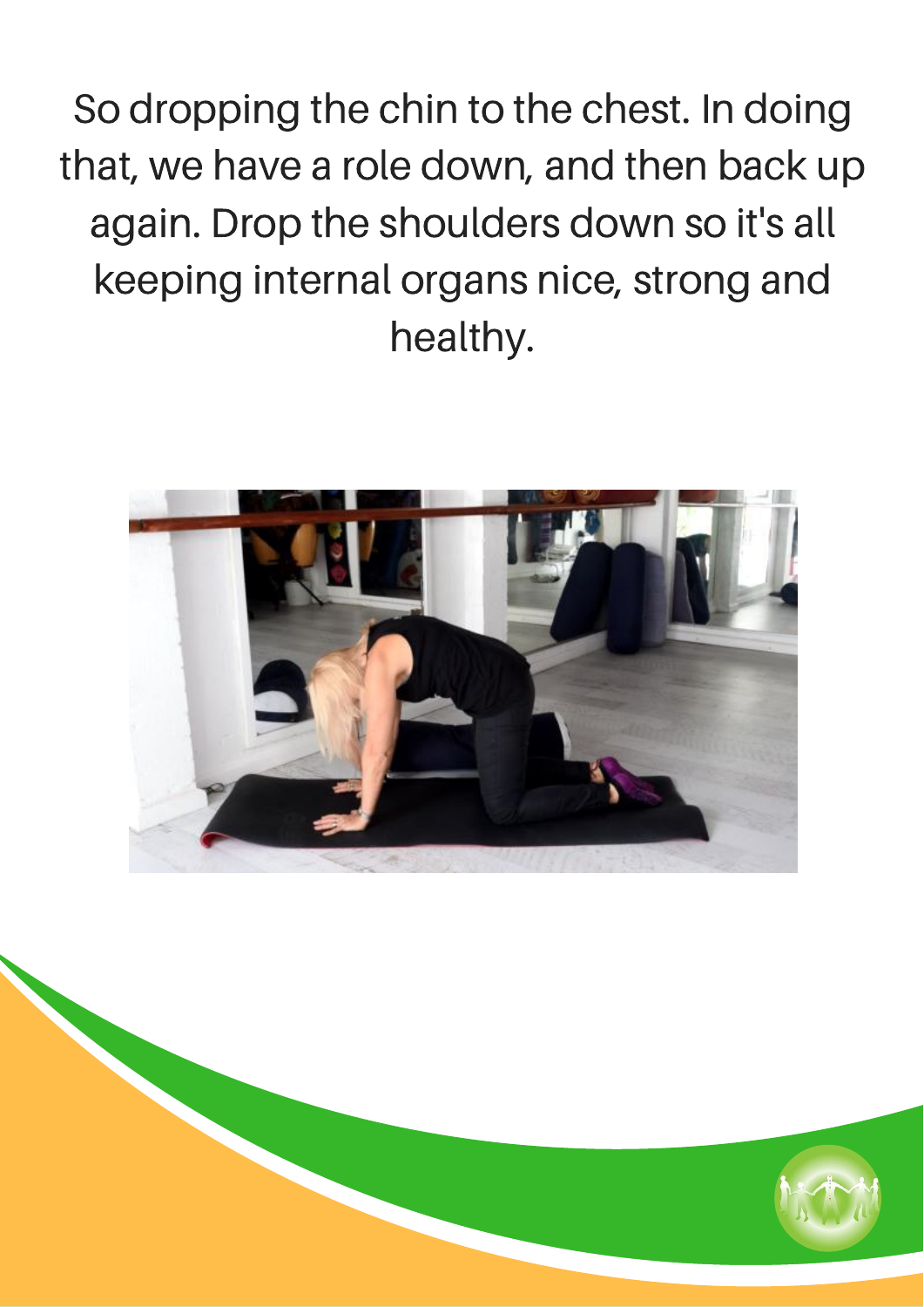Another great one to do is the cat stretch. Come around onto all fours.

Hands straight down under your shoulders. Legs hip distance apart.

Inhale and start to mobilize your spine. Drop your chin to your chest.

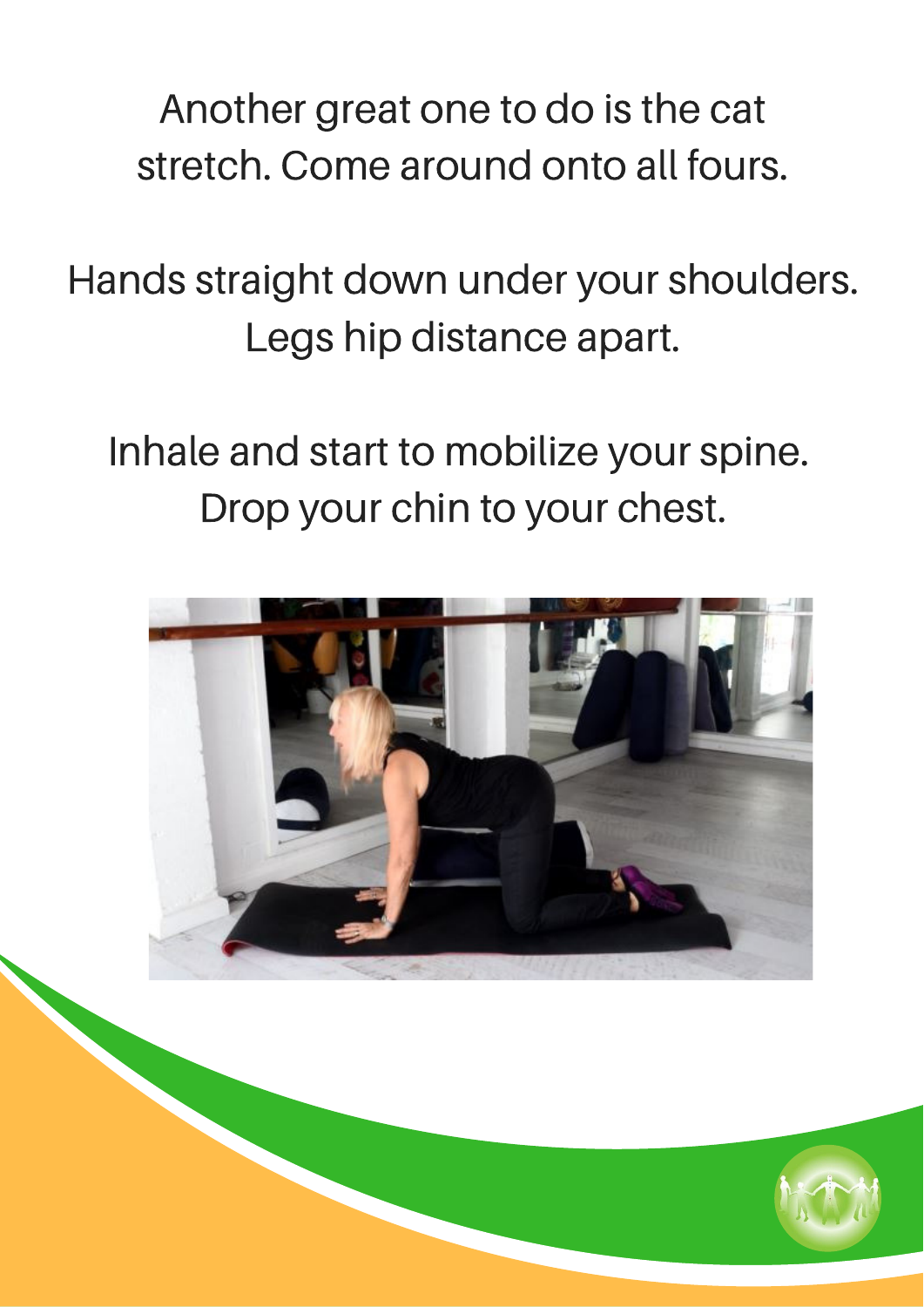#### Exhale and continue moving the opposite way and feeling that beautiful movement of the spine.

#### If you want to take a little bit further…



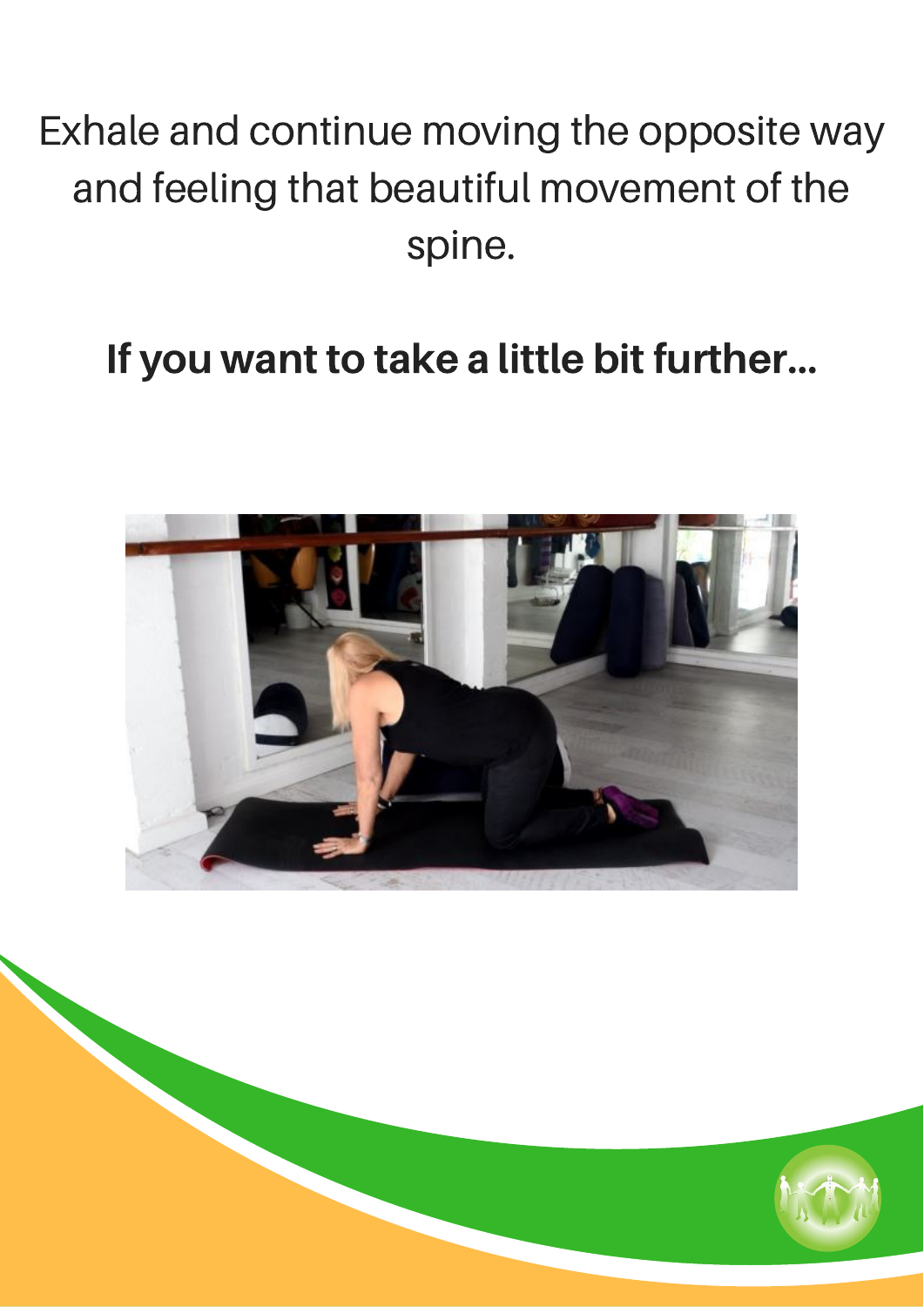Inhale and stretch your hip to one side.

#### Turn and feel the spine stretch.

#### Take a breath in and take your hip to the other side.

Turn looking back.

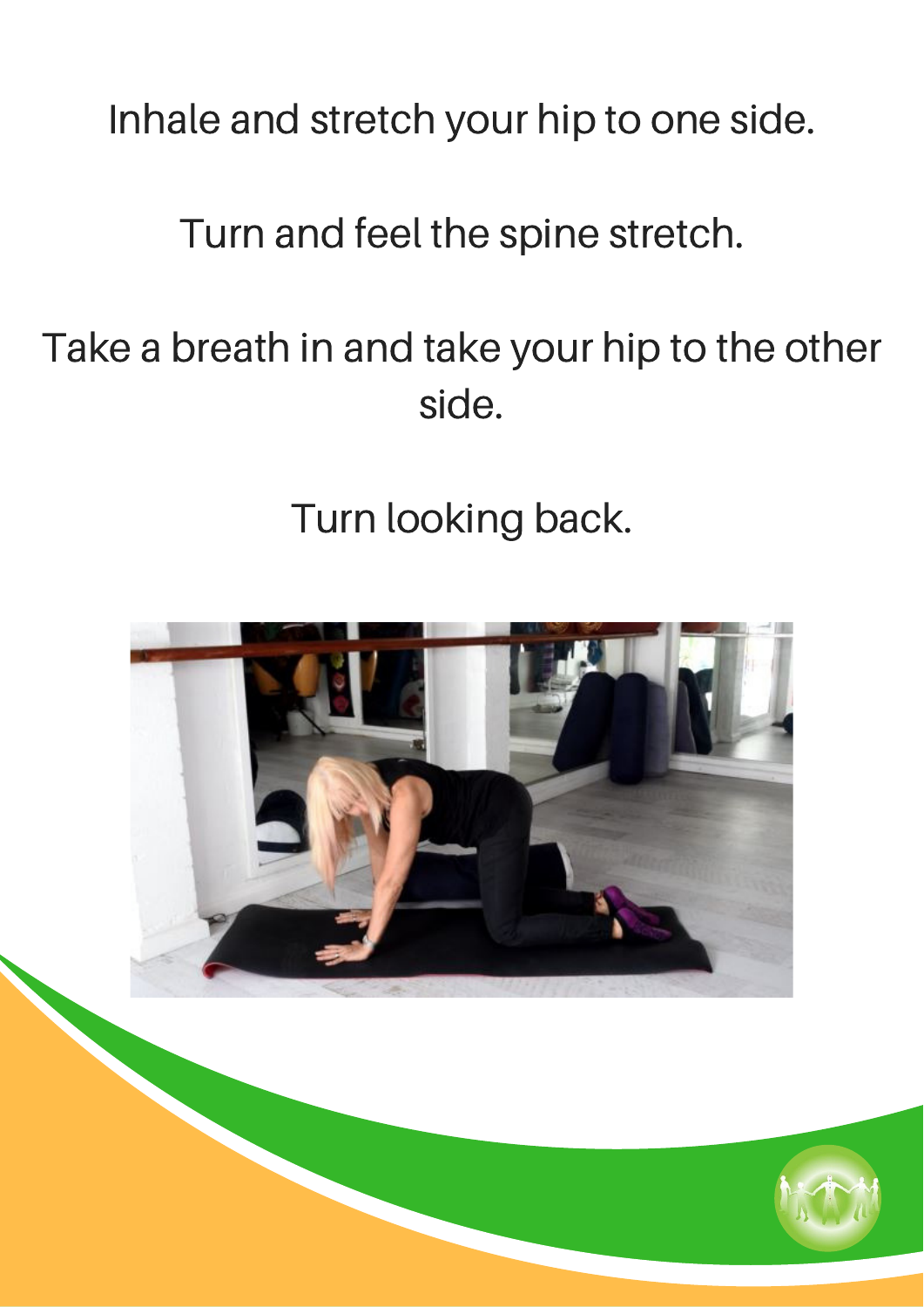#### So again, there's a massage occurring for the internal organs.



Take another breath in and then stretch out the arms, drop the buttocks down onto the heels, and feel that lovely stretch of the spine.